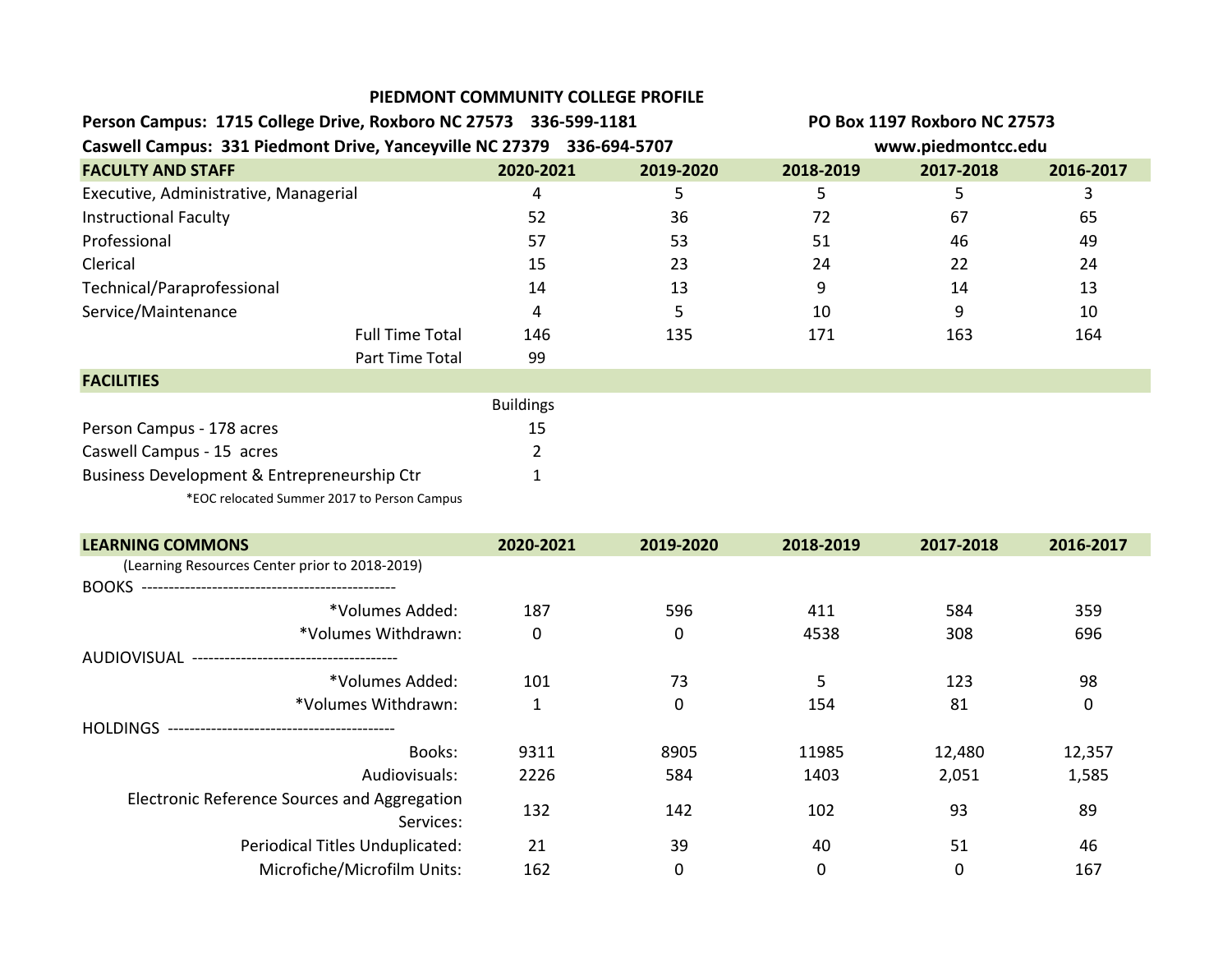| <b>DISTANCE LEARNING</b>                         | 2020-2021                                   | 2019-2020 | 2018-2019                                                | 2017-2018 | 2016-2017                           |
|--------------------------------------------------|---------------------------------------------|-----------|----------------------------------------------------------|-----------|-------------------------------------|
| (Unduplicated, Sections start with 4, 6, or 7)   |                                             |           |                                                          |           |                                     |
| Curriculum Students Taking an Online Course      | 1229                                        | 1200      | 1131                                                     | 1124      | 1093                                |
| <b>Curriculum Course Sections Offered Online</b> | 268                                         | 194       | 182                                                      | 158       | 162                                 |
| <b>Associate Degrees Completely Online:</b>      | Associate in Arts,<br>Accounting & Finance, |           | Associate in Science,<br><b>Business Administration,</b> |           |                                     |
|                                                  | Early Childhood Administration,             |           | Human Services Technology,                               |           | <b>Public Safety Administration</b> |

## **PROGRAMS WITH ADDITIONAL ACCREDITATION - Medical Assisting**

| <b>COUNTY DATA</b>                                 | 2020-2021 | 2019-2020 | 2018-2019 | 2017-2018 | 2016-2017 |
|----------------------------------------------------|-----------|-----------|-----------|-----------|-----------|
| <b>PERSON COUNTY PROFILE</b>                       |           |           |           |           |           |
| Population:                                        | 39,490    | 39,490    | 39,507    | 39,370    | 39,284    |
| Gender:<br>Male                                    | 48%       | 48%       | 48%       | 48%       | 48%       |
| Female                                             | 52%       | 52%       | 52%       | 52%       | 52%       |
| Age 18+:<br>(Age 20+ reflected prior to 2017-2018) | 79%       | 79%       | 79%       | 79%       | 76%       |
| Race:<br><b>Black</b>                              | 27%       | 27%       | 27%       | 27%       | 27%       |
| White                                              | 70%       | 70%       | 70%       | 70%       | 70%       |
| Other                                              | 3%        | 3%        | 3%        | 3%        | 3%        |
| Per Capita Income:                                 | 27,329    | 25,922    | 24,477    | 24,477    | 34,557    |
| <b>Unemployment Rate:</b>                          | 4.7%      | 6.0%      | 3.9%      | 3.2%      | 4.3%      |
| <b>CASWELL COUNTY PROFILE</b>                      |           |           |           |           |           |
| Population:                                        | 22,604    | 22,604    | 22,698    | 22,646    | 23,174    |
| Gender:<br>Male                                    | 51%       | 51%       | 51%       | 51%       | 51%       |
| Female                                             | 49%       | 49%       | 49%       | 49%       | 49%       |
| Age 18+:<br>(Age 20+ reflected prior to 2017-2018) | 81%       | 81%       | 81%       | 81%       | 79%       |
| <b>Black</b><br>Race:                              | 32%       | 32%       | 32%       | 33%       | 33%       |
| White                                              | 65%       | 65%       | 64%       | 64%       | 64%       |
| Other                                              | 3%        | 3%        | 4%        | 3%        | 3%        |
| Per Capita Income:                                 | 23,901    | 22,982    | 21,692    | 21,292    | 22,910    |
| <b>Unemployment Rate:</b>                          | 4.9%      | 7.1%      | 4.1%      | 3.6%      | 4.5%      |

Data Source: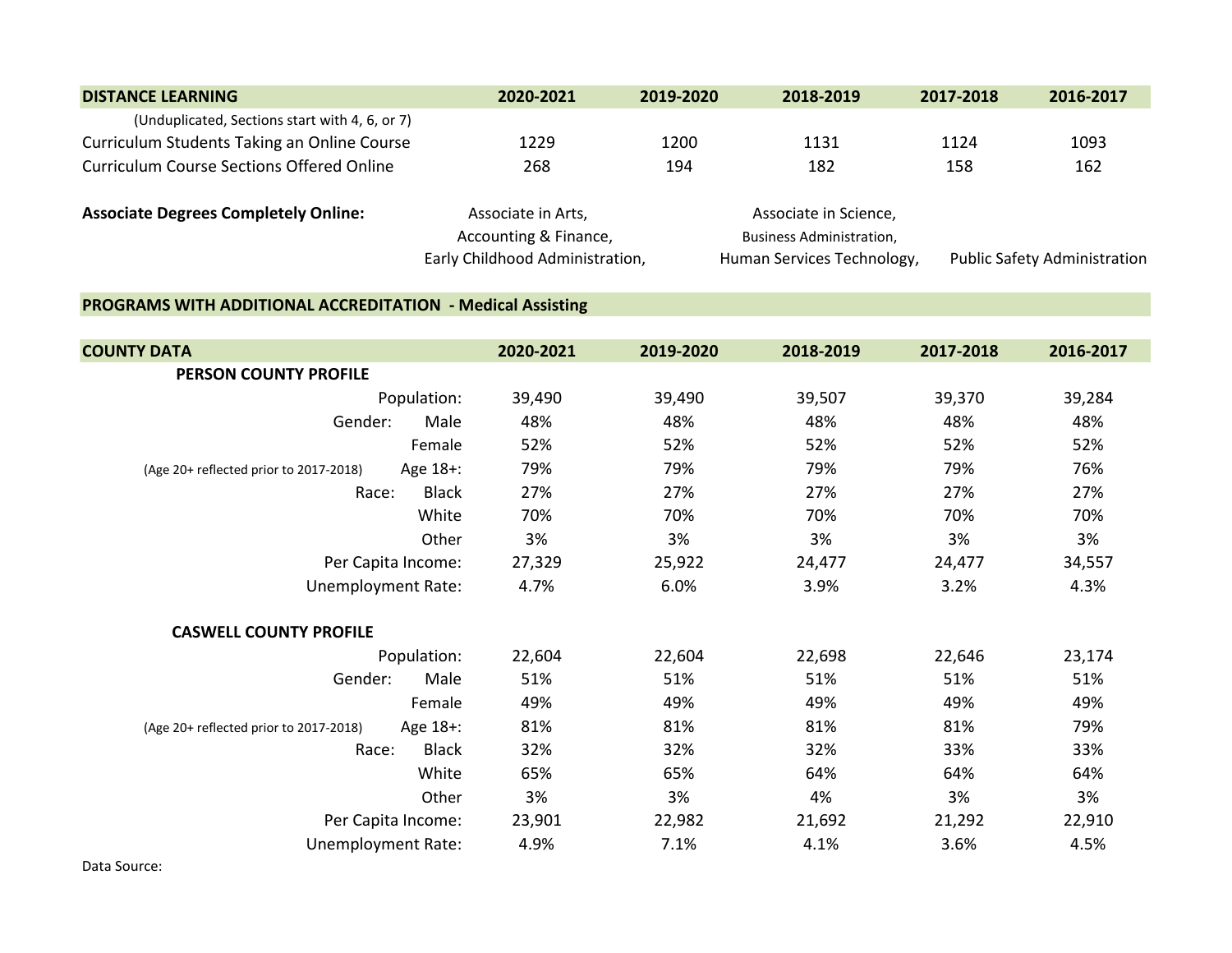## <http://www.census.gov/en.html>

https://accessnc.nccommerce.com/index.html (unemployment rate only beginning 2018-2019)

| <b>ENROLLMENT</b>                                         | 2020-2021 | 2019-2020                                                                                                      | 2018-2019 | 2017-2018  | 2016-2017  |
|-----------------------------------------------------------|-----------|----------------------------------------------------------------------------------------------------------------|-----------|------------|------------|
| <b>Curriculum Enrollment</b>                              | 1499      | 1678                                                                                                           | 1536      |            |            |
| <b>Workforce CE</b>                                       | 2228      | 2869                                                                                                           | 3098      |            |            |
| <b>Basic Skills</b>                                       | 212       | 370                                                                                                            | 376       |            |            |
| Multiple Academic Levels (enrolled in at least two above) | 128       | 190                                                                                                            | 193       |            |            |
| <b>Overall Unduplicated Headcount</b>                     | 4067      | 5112                                                                                                           | 5207      |            |            |
| <b>Curriculum Enrollment Unduplicated</b>                 |           | (new reporting method above)                                                                                   |           | 1698       | 1706       |
| Summer Enrollment-Full Time                               |           |                                                                                                                |           | 373 - 0%   | $343 - 2%$ |
| Fall Enrollment-Full Time (fall enrollment report)        |           |                                                                                                                |           | 1311 - 32% | 1298 - 38% |
| Spring Enrollment-Full Time                               |           |                                                                                                                |           | 1186 - 30% | 1143 - 32% |
| <b>Continuing Education Enrollment Unduplicated</b>       |           |                                                                                                                |           | 3638       | 3409       |
| <b>Overall Unduplicated Headcount</b>                     |           |                                                                                                                |           | 5213       | 4967       |
| <b>Enrollment by FTE</b>                                  | 2020-2021 | 2019-2020                                                                                                      | 2018-2019 | 2017-2018  | 2016-2017  |
| <b>Curriculum Programs</b>                                | 989       | 1080                                                                                                           | 934       | 989        | 1035       |
| <b>Workforce CE</b>                                       | 247       | 495                                                                                                            | 556       | 437        | 446        |
| <b>Basic Skills</b>                                       | 14        | 91                                                                                                             | 102       | 93         | 113        |
| <b>FTE Totals</b>                                         | 1252      | 1677                                                                                                           | 1592      | 1520       | 1596       |
| Data Source beginning 2018-2019:                          |           |                                                                                                                |           |            |            |
| https://www.nccommunitycolleges.edu/analytics/dashboards  |           |                                                                                                                |           |            |            |
| <b>GRADUATES</b>                                          | 2020-2021 | 2019-2020                                                                                                      | 2018-2019 | 2017-2018  | 2016-2017  |
| <b>Curriculum Programs:</b>                               |           |                                                                                                                |           |            |            |
| Associate                                                 | 144       | 107                                                                                                            | 119       | 137        | 135        |
| Diploma                                                   | 14        | 16                                                                                                             | 17        | 23         | 21         |
| Certificate                                               | 77        | 113                                                                                                            | 168       | 212        | 224        |
| Total                                                     | 235       | 236                                                                                                            | 304       | 372        | 380        |
| <b>Continuing Education:</b>                              |           |                                                                                                                |           |            |            |
| <b>GED</b>                                                | $5*$      | 82                                                                                                             | 87        | 75         | 82         |
|                                                           |           | *ABS was unable to test graduates for over half of the program year due to the cyber attack and the relocating |           |            |            |

\*ABS was unable to test graduates for over half of the program year due to the cyber attack and the relocating of the GED/HiSET certified testing labs in both Person and Caswell counties. ABS had 5 graduates in the Spring that meet the PCC graduation cycle.